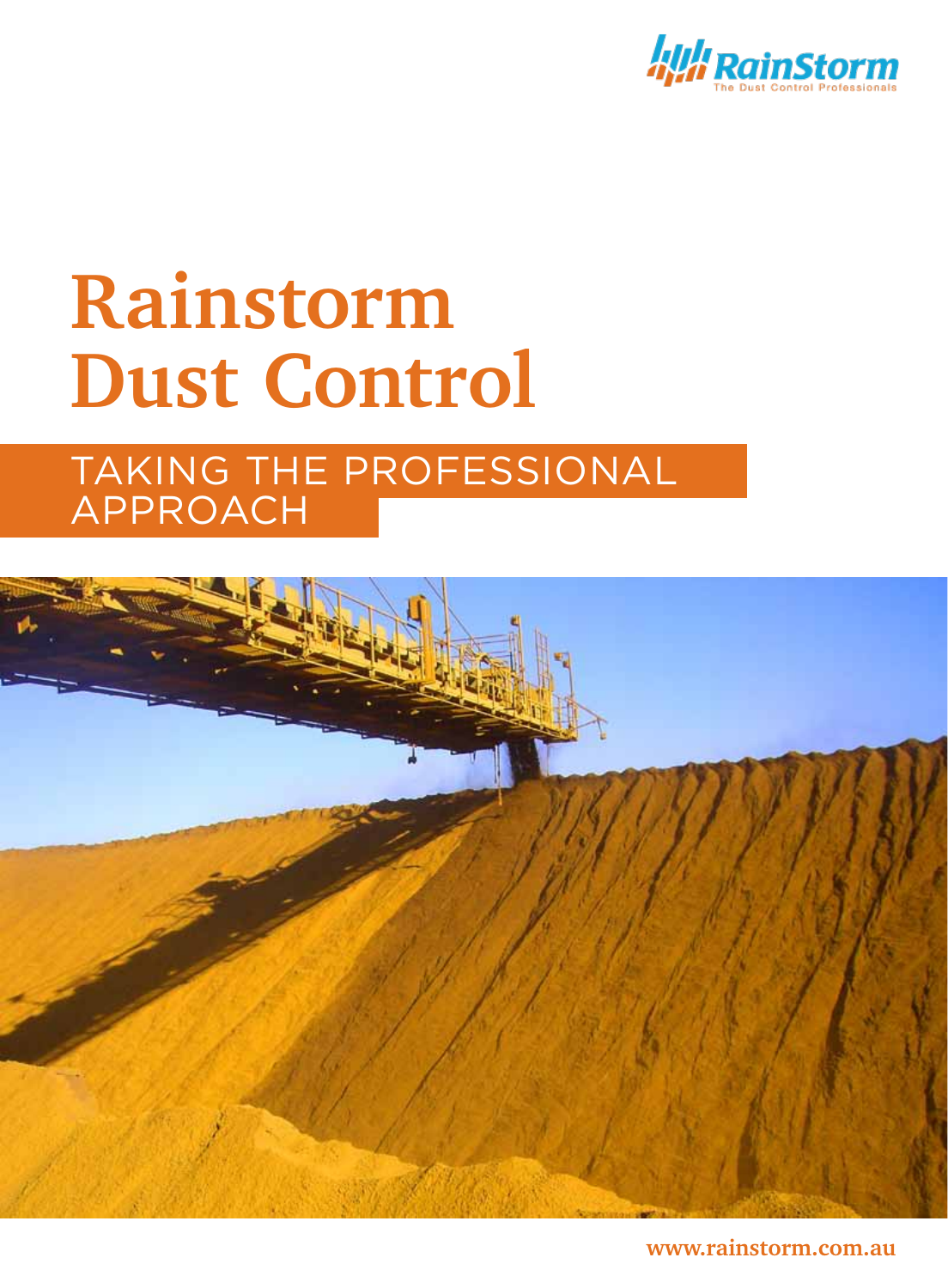*The last 18 months has been an exciting time for Rainstorm Dust Control and, as technical sales and marketing manager, Mason Trouchet explains, the next 18 could well be the best yet in the company's 30 plus year history* 

WORDS BY **Will Daynes**  $\triangleright$  RESEARCH BY **James Boyle** 





Rainstorm Dust Control

# TAKING THE PROFESSIONAL APPROACH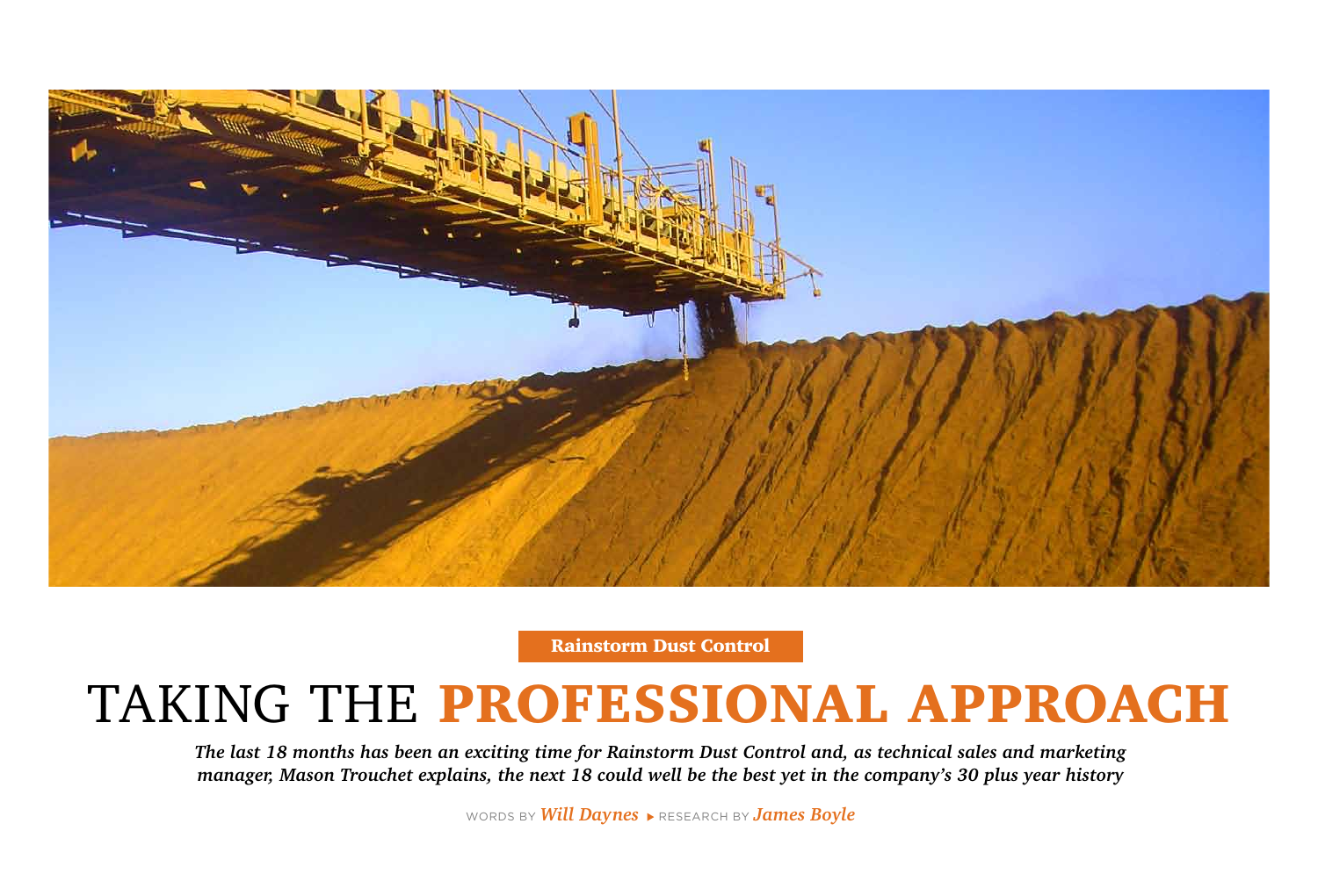Headquartered in Maddington, the company, as you may have already gathered, specialises in dust control. Since 1983, Rainstorm has successfully developed and fine-tuned a suite of products designed to stop the large volume of dust created during the various stages of a mining operation from becoming airborne. Whether used on roads, stockpiles, railways, plants or warehouses, its locally-manufactured dust suppression

products have proven time and again to increase efficiency, reduce hazards and make processes simpler, cleaner and safer.

"The change in business has come as a result of a number of factors, not least of all the mining booms experienced in key markets including Australia, Colombia, Mongolia and South America, which have resulted in increases in production and thus increases in dust generation," Trouchet continues. "Meanwhile, attitudes towards environmental responsibility and water conservation have only grown stronger, with the mining community acknowledging that it can't simply bulldoze through villages and areas and leave them choking on dust."

Changes within the company and the industry as a whole, over the last year and

think it's safe to say that business has changed dramatically over the last 18 months," states Rainstorm Dust Control's technical sales and marketing manager, Mason Trouchet, when I ask him what life has been like for the Australian company since we last featured them in September 2012. " I

a half have also come as a result of greater use of connotative data and technologies that are able to quantify the performance of dust suppression products against costs. This has resulted in businesses looking at dust control from a business case point of view, something that was less prevalent in years gone by.

"Dust control covers a number of areas, including roads, transportation, open areas and materials handling," Trouchet explains. " What the large mining companies are realising now is that there is little point in tackling just one of these areas independently, after all dust you pick off the roads will ultimately just land on open areas and vice versa. So what they are doing now is identifying who can provide

a package service that deals with all the aforementioned areas where dust generates and who can do so at the best cost."

Roads remain the biggest area of interest when it comes to dust control, with studies highlighting that more than 50 percent of all dust generated within a specific project originates from roads and vehicle traffic movements. "Vehicle traffic volumes, particularly in the form of trucks increase during boom periods," Trouchet points out. " What this means is we have to look at ways to keep the roads pliable, making them moulded rather than stiff and rigid. With increases in road usage customers are also looking for dust control products that are much more performance orientated than ever before. This means applying a solution

### RAINSTORM DUST CONTROL



*"The change in business has come as a result of a number of factors, not least of all the mining booms experienced in key markets"*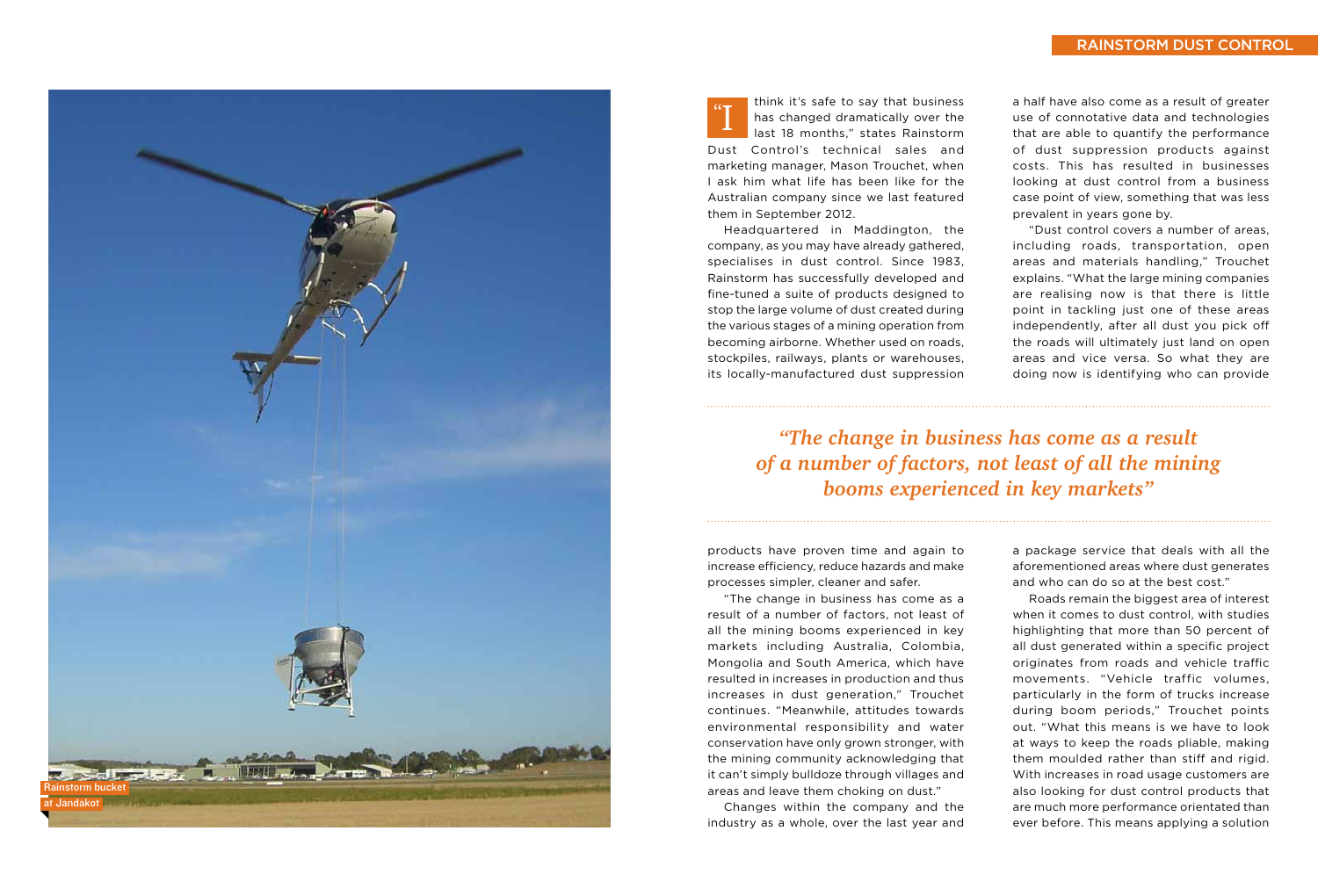that stays effective for a matter of months rather than days or weeks."

The other two main issues of importance come in the form of open areas and materials handling. In the former Rainstorm carries out what it calls veneering, where it sprays a thin coat of solution over stockpiles and open areas. "This process of veneering has been practised for many years, however the interesting development to emerge from this has been the idea of rail car veneering," Trouchet says. "Recent studies



## Rainstorm Dust Control

*"Recent studies have cast light on the loss of product and amount of dust generated from the use of rail cars by the coal and iron ore sectors"*

have cast light on the loss of product and amount of dust generated from the use of rail cars by the coal and iron ore sectors, a loss that more often than not exceeds the cost of veneering itself. What we have taken to doing in response is start to veneer the rail cars themselves, thus creating a whole new business positive example of how our technology can not only save our customers cost but also create environmental benefits for the wider community."

When it comes to the materials handling chain, the biggest topic in recent times for the company has been the issue of dust extension moisture, where moisture is

mixed into an ore body to counteract its dusty nature. What Rainstorm has found is that in many instances companies have been using large amounts of water to get the correct moisture content, an action that in itself can cause problems that direct impact upon the productivity of plants, crushing circuits or throughputs.

"By adding certain additives into that water stream to make the material in question less dusty with lower moisture content we also found that we were seeing improvements in throughput and flow, and this in turn was improving things in terms of money gain," Trouchet enthuses. "So where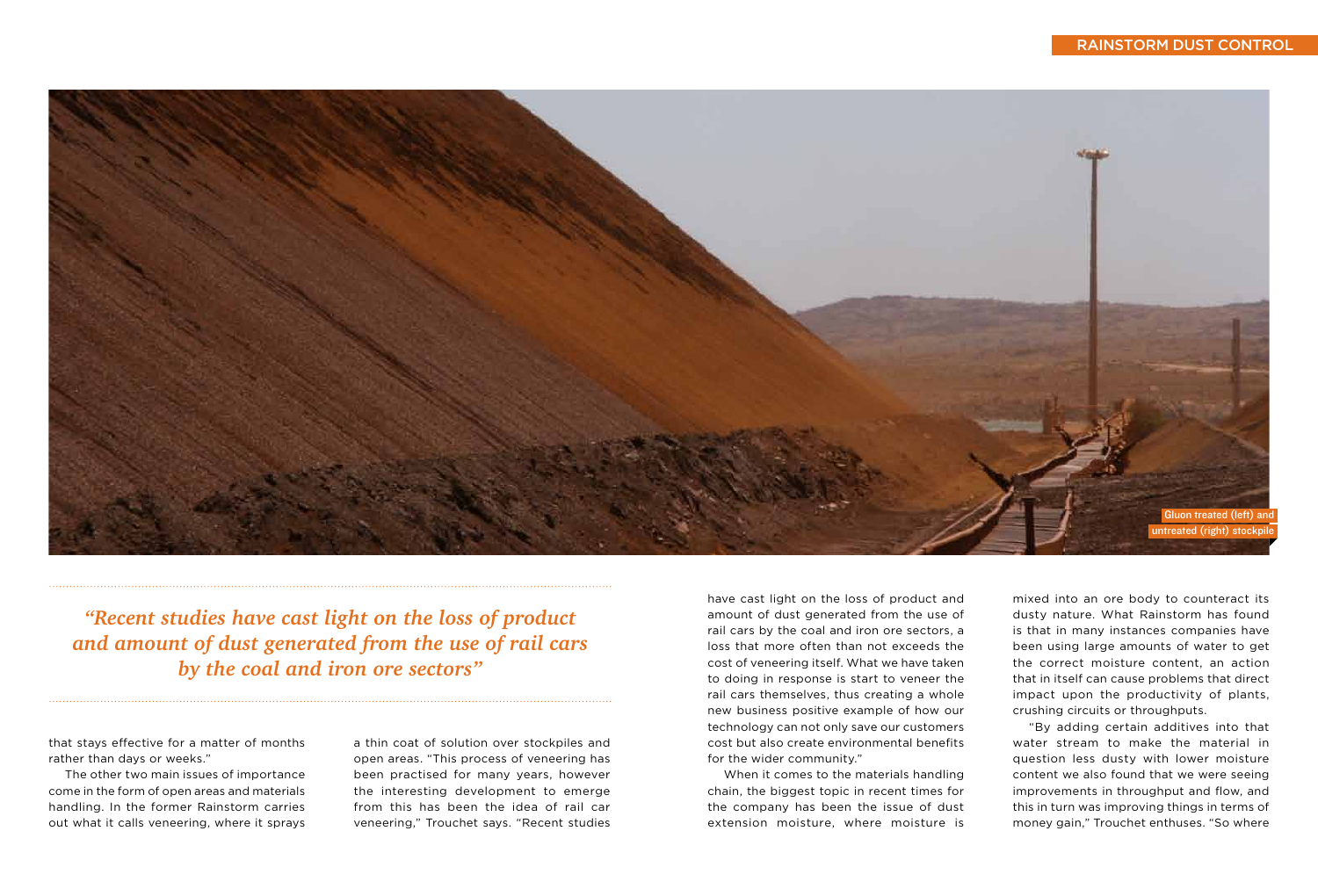## Rainstorm Dust Control

that regardless of market conditions there will always be a demand for the services that Rainstorm provides. Even with that in mind the company still faces a need to evolve and adapt to changes in the marketplace, something that Trouchet appears well aware of.

"When it comes to taking the company forward there are several on-going changes that will determine how we grow and develop. The first is the way our customers are increasingly putting their site-wide dust control contracts out to tender. This is a big shift in approach and is one being seen mostly amongst the larger players in the market. Winning these long-term contracts is of great importance as they allow us to embed our crews and equipment with these customers, and service their needs for extended periods of time."

surfaces are being treated, how much product is being used and what the cost benefits of that usage are. "In the case of road treatment, the use of 2D and 3D models is giving us a better detailed cost and performance per square metre overview than ever before," Trouchet concludes. "This gives us clear data that we can present to potential customers that has been shown to encourage their uptake of our products and services. This is very exciting for us because it essentially means that we are reaching the point where what we have been preaching for the better part of 30 years is now being qualified."  $B =$ 

The other big change is coming from the development of various technologies that are able to provide detailed breakdowns of where



we were trying to manage dust in the first instance, that was just a cost plus, but the impact we were having on input and flow meant that our customers could in turn increase the capacity of their plants and that has a direct dollar relationship, which meant that these materials created a cost benefit that they didn't foresee in the first instance."

The fundamental task of dust control is one that in itself carries environmental benefits, however as Trouchet goes on

to tell me, Rainstorm possesses a much more comprehensive attitude towards responsibility and sustainability than just that. "We have always taken a view towards looking at how we can take the by-products or waste materials of other industries and utilise them as a way of supressing dust."

While boom periods in mining are a blessing to all involved in the industry, it is important to remember that the issue of dust control is constant. Inevitably this means



 08 9452 0235  $\boxtimes$  info@rainstorm.com.au **www.rainstorm.com.au**

### Rainstorm Dust Control

*"We are reaching the point where what we have been preaching for the better part of 30 years is now being qualified"*

**The three strengths of Rainstorm**

**1.** We only use environmentally friendly products.

**2.** We consider the client's total end cost, and ensure that we, not the customer bear the onus for a successful outcome to the customer's satisfaction. We provide total solutions. Rainstorm has always chosen to provide all equipment and application services along with the best products so can gladly shoulder the onus for making things work. In other words, we don't blame the customer for "not putting it out right".

**3.** We are continuously striving to improve equipment, methods, products and training.

**Did you know?**